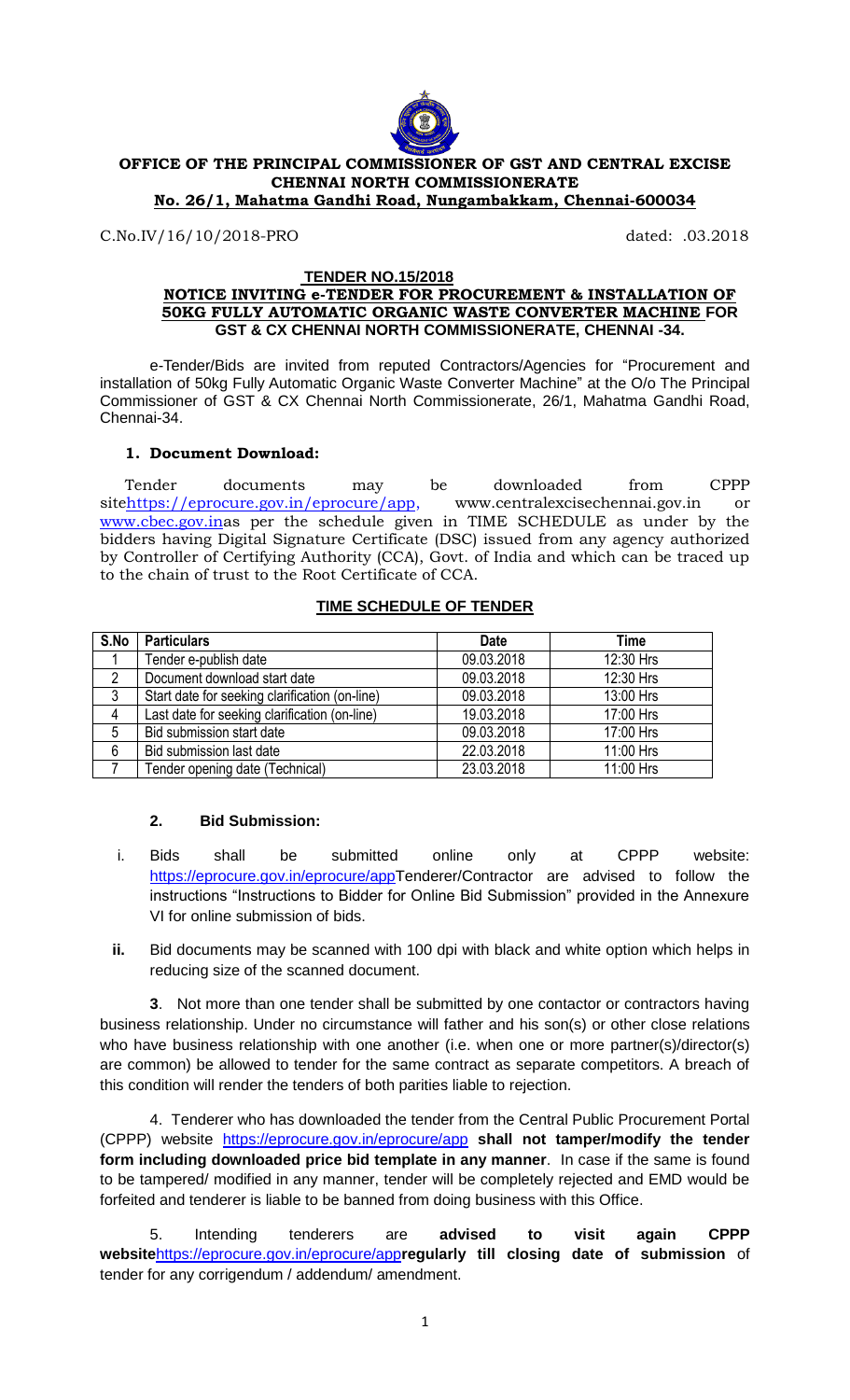6. The rates shall be quoted in Indian Rupees only.

7. The rates will be inclusive of all taxes (including GST), fees, levies, etc. and any revision in the statutory taxes, fees, etc will be the responsibility of the Bidder.

8. In case of any discrepancy/difference in the amounts indicated in figures and words the amount in words will prevail and will be considered.

9. The quoted rates shall remain firm throughout the tenure of the contract and no revision is permissible for any reason.

For further details, G. A. Harshanand, Assistant Commissioner (Prev.) may be contacted at 044-28335011.

**NOTE**: The Department reserves the right to postpone the date of opening or to accept or reject any or all the bids, without assigning any reasons.

# **Annexure-I Terms & Conditions**

General Rules and Directions for the Guidance of the Bidder **(Section I),**

1.0 Scope of Tender

- 1.1 The Principal Commissioner, GST & CX Chennai North, (hereinafter referred to as the Buyer), invites e-tenders/Bids for "Procurement and installation of 50kg Fully Automatic Organic Waste Converter Machine" for the Office of the Principal Commissioner of GST and Central Excise, Chennai North Commissionerate at 26/1, Mahatma Gandhi Road, Chennai-34. " from manufacturer/dealers and suppliers as defined in the tender documents (hereinafter referred to as the "Bidder").
- **1.2** Procurement and installation of 50kg Fully Automatic Organic Waste Converter Machine for the Office of the Principal Commissioner of GST and Central Excise, Chennai North Commissionerate with one year warranty and maintenance from the date of supply.

#### **2.0 Technical Specifications for components of 50kg Fully Automatic Organic Waste Converter Machine**

S No DESCRIPTION SPECIFICATION SERVER AND SPECIFICATION SUPPORTION SAMPLE SERVER AND SERVER AND SUPPORTION SUPPORTION 1 Organic Waste Converter Machine, Fully Automatic, 50kg. **Description of the product** Stainless Steel & Fully Automatic operation Processes Organic Waste to Compostable matter in just 24-48 HOURS HMI (Human Machine Interface) touch screen panel for easy operation Reddonatura / Hugros (or) equivalent 1 No.s

**2.1** Recommended Technical Specifications for 50kg Fully Automatic Organic Waste Converter Machine are enclosed at configuration given in table below

| Machine, Fully<br>Automatic, 50kg. | Processes Organic Waste to Compostable matter in just 24-48<br><b>HOURS</b><br>HMI (Human Machine Interface) touch screen panel for easy<br>operation<br>dimensions: 3.5x3.0x3ft<br>Noiseless, odorless, maintenance free, No harmful gases, No<br>pathogens.<br>50kg of waste disposal.<br>Processes all kinds of organic waste into pre-compost with a<br>volume reduction upto 80% -90% within 24 - 48 hours. | equivalent |  |
|------------------------------------|------------------------------------------------------------------------------------------------------------------------------------------------------------------------------------------------------------------------------------------------------------------------------------------------------------------------------------------------------------------------------------------------------------------|------------|--|
|                                    | <b>Technical specifications</b>                                                                                                                                                                                                                                                                                                                                                                                  |            |  |
|                                    | Blower: 0.37HP Motor,<br>$\bullet$                                                                                                                                                                                                                                                                                                                                                                               |            |  |
|                                    | Piping: Standard Piping System                                                                                                                                                                                                                                                                                                                                                                                   |            |  |
|                                    | Electrical Panel: A Three phase switch, power rating of about                                                                                                                                                                                                                                                                                                                                                    |            |  |
|                                    | 5 KW.                                                                                                                                                                                                                                                                                                                                                                                                            |            |  |
|                                    | Personal Protective Equipments : Gloves, face mask                                                                                                                                                                                                                                                                                                                                                               |            |  |
|                                    | Heating Capacity: 2KW to 2.5KW Heating via Radiant Heating<br>oil based heating                                                                                                                                                                                                                                                                                                                                  |            |  |
|                                    | Electrical System: Touch Screen pane of 4.3"                                                                                                                                                                                                                                                                                                                                                                     |            |  |
|                                    | Process Complete Indication: Tower Lamp with annucination                                                                                                                                                                                                                                                                                                                                                        |            |  |
|                                    | Mobility: Wheels should be Available                                                                                                                                                                                                                                                                                                                                                                             |            |  |

#### **4.0 Eligibility Criteria**

The tender/Bid is invited in TWO BID SYSTEM (Technical/Qualifying & Financial Bid) and is open to all contractors who fulfill the following eligibility criteria:

4.1 The Bidder should be in the Business of Providing "Similar equipment" for a period not less than 3 years i.e. since 2014-15.The bidder should have prior experience in supply of similar equipment of minimum period of 3 years. The tenderers shall submit copies of atleast 2 work orders for similar equipment since 2014-15 as proof of satisfactory supply of similar equipment.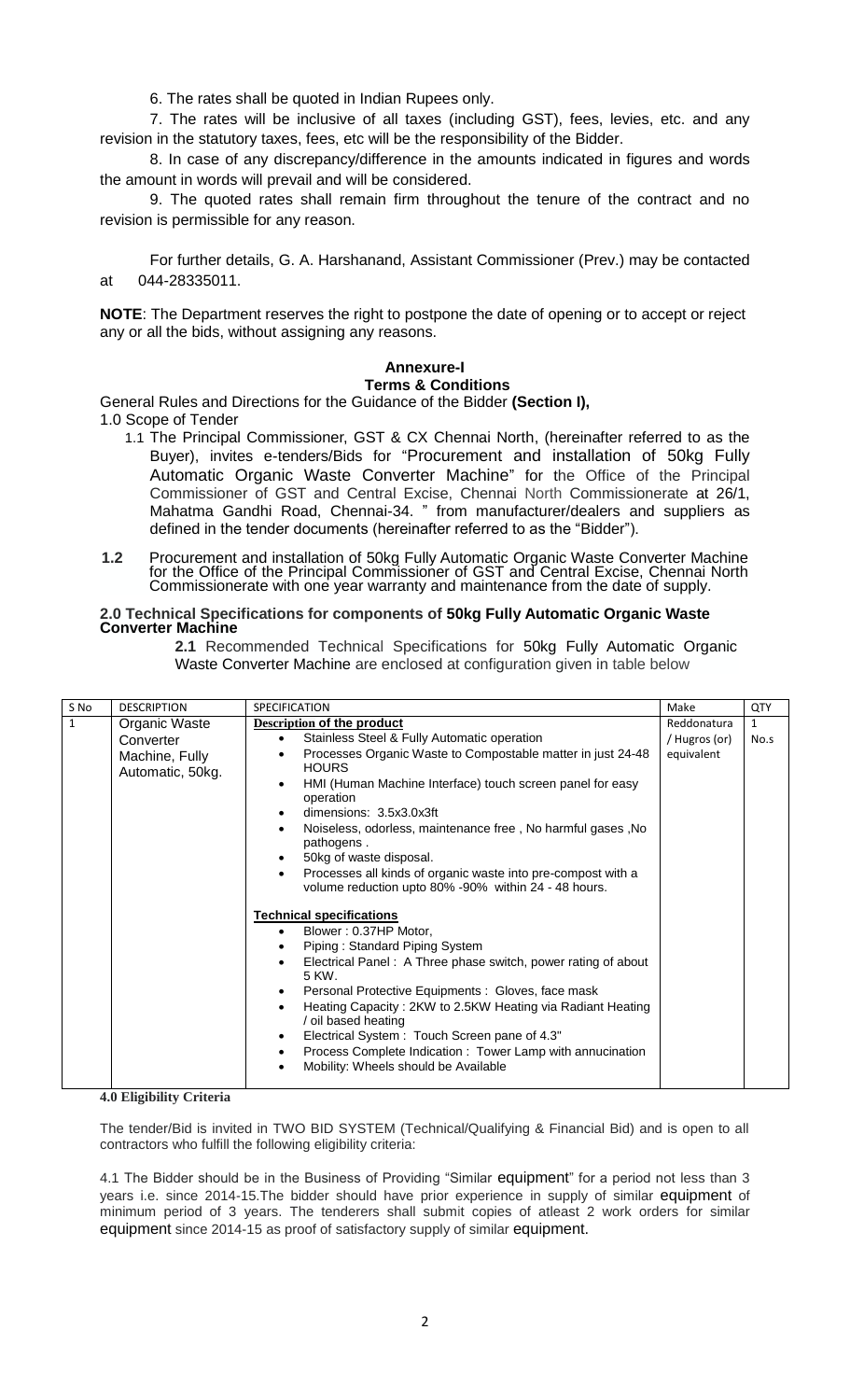[Mode of Proof: Copies of the Work order/Agreements/Work Completion certificate for the three year period to be uploaded along with bid document]. "Similar equipment" means contract for "Procurement and installation of 50kg Fully Automatic Organic Waste Converter Machine"

4.2 Turnover

The Bidder should have had average annual turnover of at least Rs.25 Lakhs during any of the last 3 financial years i.e. 2014-15, 2015-16 & 2016-17

[Mode of Proof: Average Annual turnover certificate duly certified by Chartered Accountant to be uploaded along with bid document].

4.3 Tenderer should submit Authorization / Dealership Certificate from the manufacturer or Indian Partner mentioning clearly the brands of offered items, wherever applicable.

[Mode of Proof: Authorization/Dealership Certificate to be uploaded with tender document].

4.4Possession of Valid PAN

The bidder should have a valid Income Tax Registration Number / PAN and other statutory requirements as per Rules in force. The bidder should have filed Income tax returns for the assessment years 2015-16, 2016-17 and 2017-18 and should not have incurred any loss during any of the F.Y. 2014-15, 2015-16 and 2016-17.

[Mode of Proof: Copy of the PAN Card and ITR's of above three assessment years and Balance sheet/ Profit & Loss accounts for the above three financial years to be uploaded along with bid document]

4.5The bidder should not have been black listed by this department. [Declaration to this effect as in Annexure-VIII to be uploaded along with bid document]

4.6 The bidder must be registered with the GST department (GST registration certificate to be uploaded along with bid document)

4.7 The Bidder must specify the make and model of the 50kg Fully Automatic Organic Waste Converter Machine offered and upload manufacturer's data sheet in support of the specifications in respect of Procurement and installation of 50kg Fully Automatic Organic Waste Converter Machine

[Manufacturer's datasheet to be uploaded with Tender document.]

With regard to the various proof/supporting documents produced by the bidders for establishing that they meet the various eligibility conditions, it shall be the department"s prerogative to decide whether the document produced is valid evidence or not and to call for additional proof, if required.

# **All the Documents in proof of meeting eligibility criteria uploaded with the tender are to be duly signed by the bidder**

#### 5.0 General Conditions

5.1 The Technical Bid Uploaded will be evaluated based on the details uploaded under Technical Bid/Cover I in the prescribed formats to ascertain whether the bidders qualify. After evaluation of technical bid, all bidders will get information regarding their eligibility/qualification on website. Thereafter a system generated mail confirmation will be sent to all successful bidders. The bidders can check the same from the portal. The Cover II (Financial Bid) of only those firms who technically qualify under Cover I will be decrypted and opened online.

5.2 The Bids should be signed in all pages only by the duly authorized signatory (ies) of the entity. The person(s) authorized to sign the tender shall sign all the pages of the tender and other documents including those which are required to be submitted as per Clause 4.0

5.3 Bidder should upload all the details in the prescribed Proforma and as per the requirements set out in the tender documents under Cover I. Bids and Tender documents should be complete in all respects and any incomplete Bids/tender will be rejected.

# 5.4. Cost of Tendering

The bidders shall bear all costs associated with the preparation and submission of their tenders and the GST & CX Department will in no case be responsible or liable for those costs, regardless of the conduct or outcome of the tendering process or the cancellation, if any, of tender by the Principal Commissioner of GST & CX, Chennai North Commissionerate.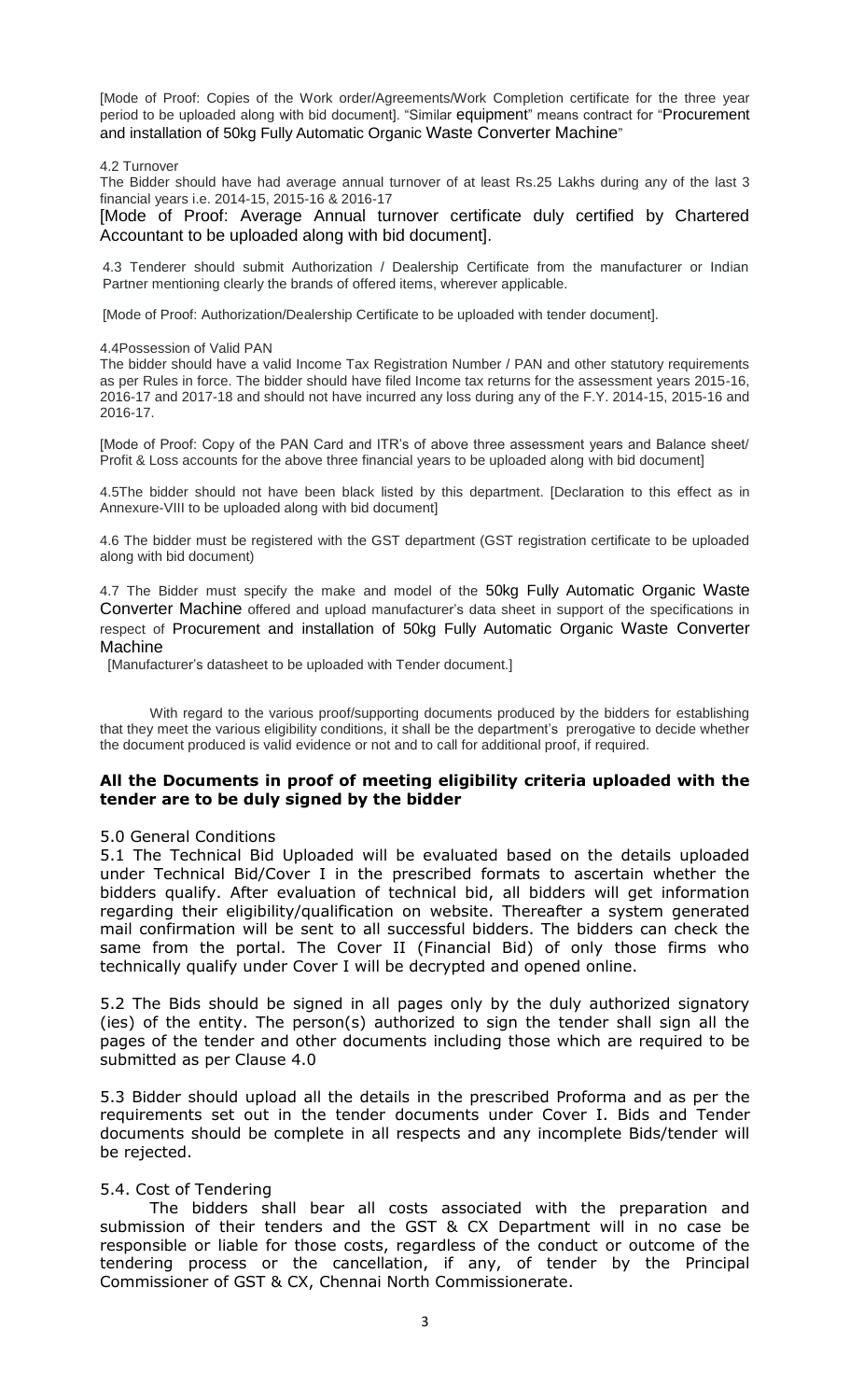# 5.5. Rejection of Tender Documents

The bidder shall read and understand the contents of the tender documents, carefully. Failure to comply with the requirements of tender submission will render the tender liable for rejection. Tenders, which are not responsive to the requirements of the tender conditions, will be rejected.

# 5.6 Clarification of Tender Documents

A bidder requiring any clarification regarding the tender documents may seek the same online within the time schedule prescribed. The GST & CX department will respond online to any such request for clarification, received.

# 5.7 Amendment to Tender Documents

5.7.1 At any time upto two days prior to the last date specified for submission of the bids, Principal Commissioner, GST & CX Chennai North Commissionerate may, for any reason, suomotu or in response to a clarification by a prospective bidder, modify the tender documents by issuing amendments (addenda/corrigenda etc.)

5.7.2 Any amendments (addenda/corrigenda) thus issued will be hosted on the website upto two days prior to the last date specified for submission of the bids. All the bidders who have downloaded the Bid Document shall verify if any such amendments have been issued by this department, before submitting their bid and shall take cognizance of and include such amendment(s) in their submission. In any case, the amendment(s), if any, shall be binding on the Bidder. No separate notice / intimation of amendments will be sent to the bidders.

5.8. Preparations and Submission of Tenders

# 5.8.1 Language of Tender

The tender, and all correspondence and documents, related to the tender, exchanged between the bidder and the buyer shall be written in the English language only. If the bidder along with their offer furnish any printed literature written in any other language, such documents shall be supplemented with their English translation also. For the purpose of interpretation of the tender, the contents in the English translated version alone shall be taken into consideration.

# 5.8.2 Documents comprising the Tender

The Bids/tender submitted by the Bidder shall comprise the following and should be read in conjunction with any Amendments issued in accordance with Clause 5.7

- (i) Documents to be uploaded with Cover I (Technical Bid documents)
- a) Scanned copy of Earnest Money Deposit (EMD)
- b) Scanned copy of entire tender document, signed & sealed on all pages
- c) Scanned copy of Offer Letter (Annexure II)
- d) Scanned copies of Annexures III, IV, VI, & VIII with necessary enclosures
- (ii) Cover II (Financial Bid)
- a) Scanned copy of financial bid undertaking (Annexure-VII)
- b) Financial bid document in the form of BOQ\_XXXX .xls
- c) Scanned copy of Financial Bid (Annexure-V)

# **TENDER PROCESS:**

- 1. Tenders are invited in two parts i.e. (1) Qualifying Bid (2) Financial Bid.
- 2. The tender form for Qualifying bid in pro-forma prescribed in Annexure III and the tender form for the financial bid in pro-forma prescribed in Annexure - V complete in all aspects shall be uploaded on CPPP site. The Qualifying Bids will be opened online on 23.03.2018 **at 11.00 a.m.** at **Office of The Principal Commissioner of GST & Central Excise, Chennai North Commissionerate, Chennai-34.** The date and time of opening of "Financial Bid" will be intimated to the eligible bidders after opening the "Qualifying Bids".
- 3. **Submission of Tender**
	- **i.** Th**e tender shall be submitted online in Two parts, viz., technical bid and Financial bid.**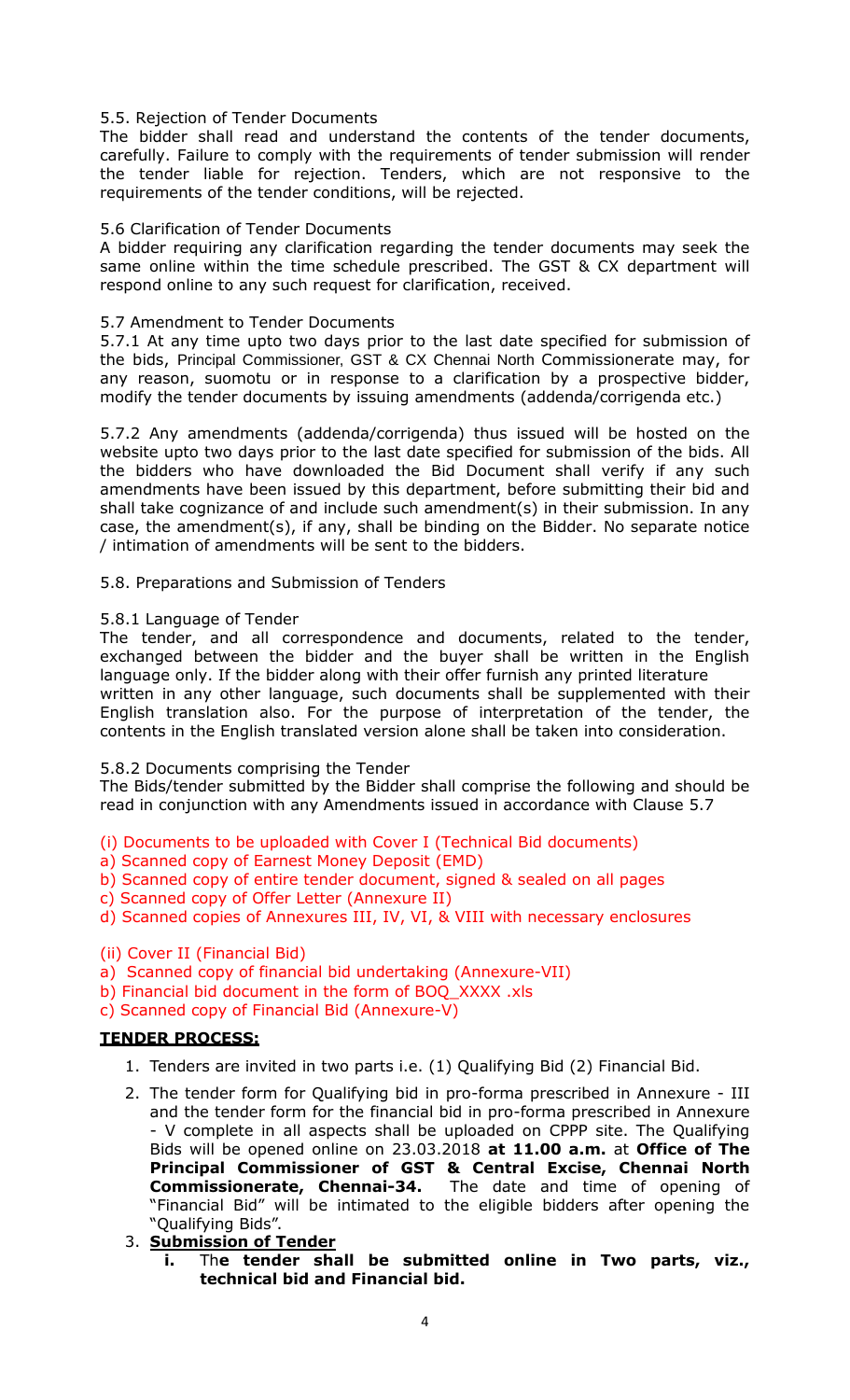- ii. All the pages of bid being submitted must be signed and sequentially numbered by the bidder irrespective of nature of content of the documents before uploading.
- iii. The offers submitted by Telegram/Fax/email shall not be considered. No correspondence will be entertained in this matter.
- iv. This office reserves the rights to seek any document in original in respect of I.T Return/Authorised Dealership/Experience etc. as specified in the technical bid for verification at any stage of tender process.
- v. After evaluation of bid, all bidders will get the information regarding their eligibility/ pre-qualification on website. Thereafter, a system generated e-mail confirmation will be sent to all successful bidders. The bidders can check the same from the portal.
- vi. The Financial bid of the successful bidders (i.e. qualified in Technical bid) will be decrypted and opened on-line, on the scheduled date after the pre-scheduled time by the bid openers. The bidder will get information regarding the status of their financial bid and ranking of bidder on website.

# 5.9. Conditions stipulated by the bidder

The bidder shall note that no alternative or counter or qualifying tender conditions by the bidder will be acceptable to the GST & CX department. Tenders containing any qualifying conditions or even bidder's clarifications in any form will be treated as non-responsive and will run the risk of rejection.

5.10. Filling up of Forms, Completeness & Mode of Submission of Tender:

5.10.1 The bidder shall submit all the documents required to be uploaded/ submitted as per Clause 5.8.2 duly filled in along with their covering letters, data and other information so that the tender is complete in all respects.

5.10.2 The tender/Bids shall be uploaded/filled and signed only by the entity/firm/corporation in whose name the tender documents have been issued.

5.10.3 Bids sent by telex, fax, Email etc. (i.e. modes other than by ways prescribed in Annexure - VI) shall not be accepted.

# 5.11. Tender Prices

5.11.1 The contract shall be for the whole Works or for individual component or components as may be decided by The Principal Commissioner of GST & CX, Chennai North and as described in Sub - clause 1.1, based on the unit rates and prices quoted by the bidder in Bill of quantities.

5.11.2 Items against which no rate or price is entered by the bidder will not be paid for and when executed, such items, shall be deemed to have been covered by the other rates and prices in the Bill of quantities. Tender price covers contractor's all obligations mentioned in or to be reasonably inferred from the Tender document in respect of "Procurement and installation of 50kg Fully Automatic Organic Waste Converter Machine "at GST & CX, Chennai. This includes all the liabilities of the contractor, all kinds of taxes etc. which should be clearly stated by the contractor.

# 5.12. Tender Validity

5.12.1 Tenders shall remain valid for 120 days from the last date for submission of tender

# 5.13. Earnest Money Deposit (EMD)

5.13.1 Each tender/Bid should be accompanied by an Earnest Money Deposit (EMD) amounting to Rs.25,000/-(Twenty Five Thousand) which shall be in the form of Demand draft from any Nationalized Bank / Scheduled Bank drawn in favour of **"**PAY AND ACCOUNTS OFFICER, CENTRAL EXCISE, CHENNAI.**"**Payable at Chennai and shall be submitted in person to the Public Relations Officer (PRO), Chennai North Commissionerate on or before the bid submission last date i.e, 22.03.2018 before 10:00 hours. Qualifying bids without Earnest Money Deposit will be rejected. EMD will be returned to all the unsuccessful bidders at the end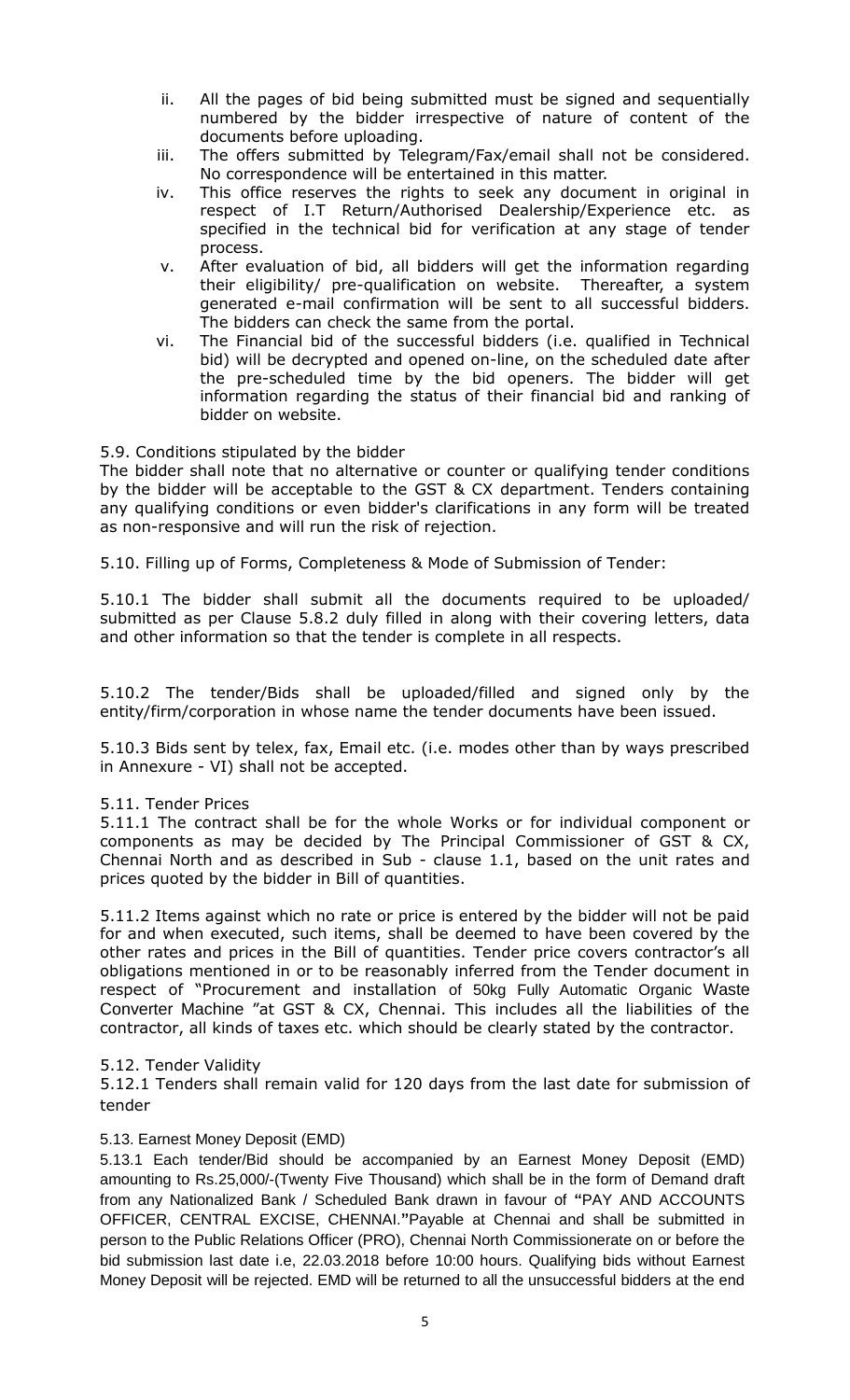of the selection process. However, the EMD shall be forfeited in case the successful bidder withdraws or the details furnished found to be incorrect or false during the tender selection process. No interest shall be paid on the Earnest Money Deposit.

5.13.2 No other form of deposit towards Earnest Money shall be accepted.

5.13.3 **Tenders not accompanied by the Earnest Money Deposit in the manner prescribed in 5.13.1 will be summarily rejected.** No exemption from payment of EMD is available to any bidder for any reason whatsoever, except MSE's as defined in the MSE Procurement Policy issued in Department of MSME (or) are registered with the Central Purchase Organization or with the Finance Ministry or this department.

5.14 Tender Opening, Bidder Participation, Stages of Evaluation (Technical and Financial)

5.14.1 Technical bids will be opened online at 11:00 hours on 23.03.2018. Bidders may observe the tender opening online. In the event of the specified date of tender opening being declared as a holiday for the department, the tender shall be opened at the specified time on the next working day.

5.14.2 The information furnished by the bidder in Cover - I in the prescribed format supplied by this department will form the basis for the evaluation. In exceptional cases The Principal Commissioner of GST & CX or his representative reserves the right to obtain the clarifications from any of the bidder without vitiating the tendering process. If, in the opinion of the Principal Commissioner of GST & CX, information and documents supplied in support of the tender do not indicate meeting the requirements of the tender specifications, the tender may be determined as non-responsive and may be rejected by the Principal Commissioner of GST & CX. After satisfying that all / or some of the bidder have attained the minimum qualifying criteria as detailed above, a suitable date and time for opening of the Cover  $II$  - Finance Bids will be fixed and those bidder(s) who are qualified will be intimated about the opening of Cover-II (Financial Bid) online. The procedures for opening Cover - II will be the same as the procedures outlined in Clause 5.14.1 & 5.14.2.

5.14.3 The information furnished by the bidder in Cover - I in the prescribed format supplied by this department will form the basis for the evaluation. In exceptional cases The Principal Commissioner of GST & CX or his representative reserves the right to obtain the clarifications from any of the bidder without vitiating the tendering process. If, in the opinion of the Principal Commissioner of GST & CX, information and documents supplied in support of the tender do not indicate meeting the requirements of the tender specifications, the tender may be determined as non-responsive and may be rejected by the Principal Commissioner of GST & CX. After satisfying that all / or some of the bidder have attained the minimum qualifying criteria as detailed above, a suitable date and time for opening of the Cover II – Finance Bids will be fixed and those bidder(s) who are qualified will be intimated about the opening of Cover - II – Financial Bids. The procedures for opening Cover - II will be the same as the procedures outlined in Clause 5.14.1 & 5.14.2.

5.14.4 After evaluating the financial bids received under Cover II, the bidder who ranked the lowest (L-1) Price will be awarded the work. In case the financial bid of more than one agency is same as L-1, then the Principal Commissioner of GST & CX will be assigning marks to various eligibility parameters like turnover, number of years of relevant experience etc. of such L-1 bidders and work will be awarded to the bidder who score highest marks, among the L-1 bidders.

# 5.15. Influencing prohibited

Any effort by a bidder to influence the buyer during the processing of tenders or award decision will result in the rejection of his / their bid offered.

5.16. Correction of Errors (in Financial Bid)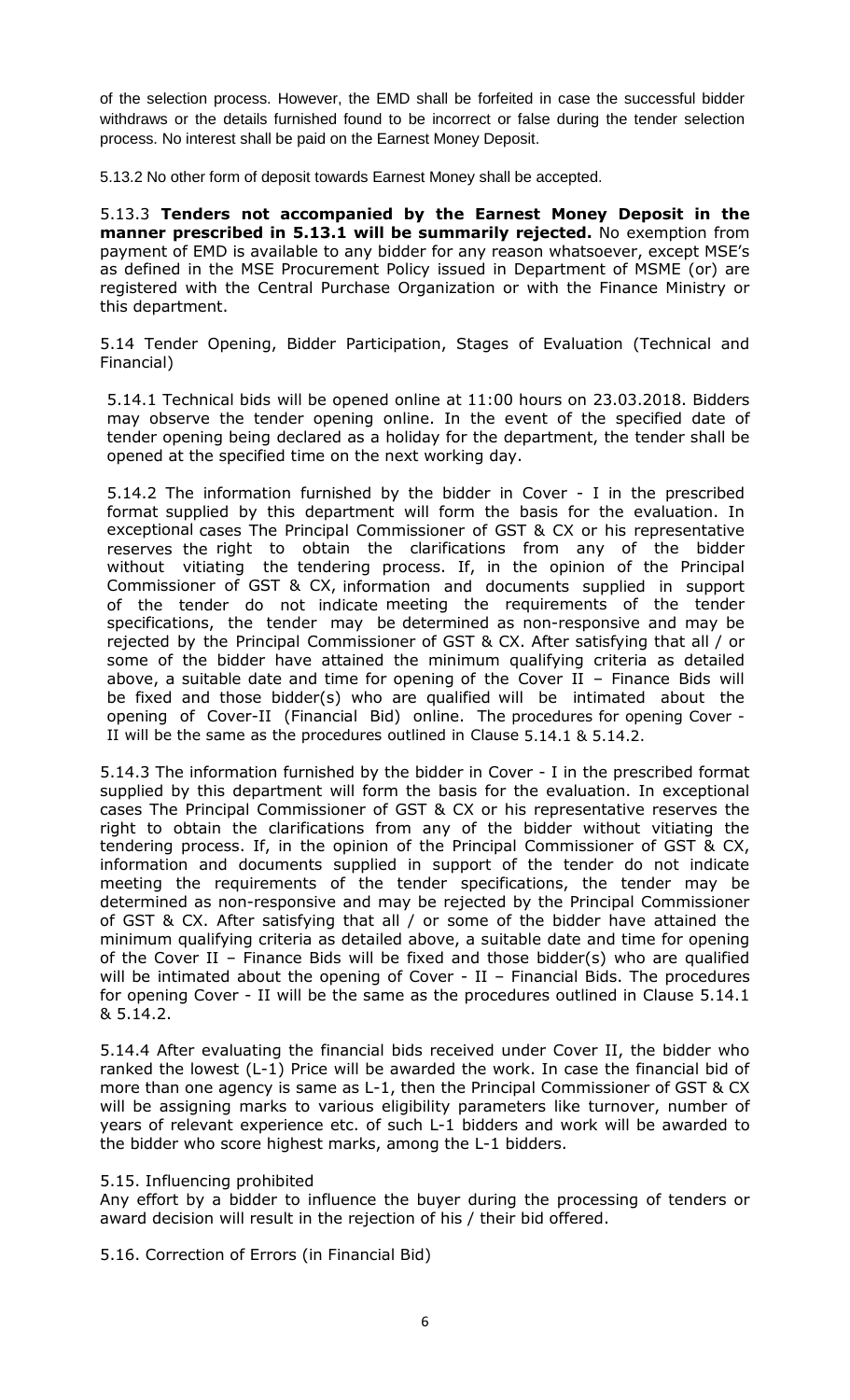The Tenderer shall quote the rates both in figures as well as words. The cost of individual items shall also be worked out and mentioned in the financial bid (both in figures and words). On check if there are differences between the rates quoted by the tenderer in words and in figures or in the amount worked out by him, the following procedure shall be followed:

a) When there is a difference between the rates in figures and in words, the rates, which correspond to the amounts worked out by the bidder for individual items, shall be reckoned.

b) In case, the amount of an individual item is not mentioned by the bidder or it does not correspond with the rate written either in figures or in words, the rate quoted by the bidder in words shall be reckoned.

c) In case the rate quoted by the bidder, both in figures and in words tallies but the amount is not worked out correctly, the total rate quoted by the bidder shall be taken as correct.

5.17. The Principal Commissioner of GST & CX reserves the right to accept any tender and to reject any or all tenders and to annul the tendering process, at any time prior to the award of contract, without thereby incurring any liability to the Affected bidder or bidder or any obligation to inform the affected bidder or bidder of the grounds for the action.

5.18. Refund of EMD

5.18.1 The EMD will be refunded to all the bidder(s) other than the three lowest technically qualified bidders within one month from the date of opening of Financial bid (Cover - II).

5.18.2 The EMD of the two bidders other than the bidder whose offer is accepted will be refunded within a period of one month after finalization of the award of contract.

5.18.3 The EMD of the successful bidder will be refunded only after the satisfactory completion of the Procurement and installation of 50kg Fully Automatic Organic Waste Converter Machine. Till such time, the earnest money shall retain its character, as such.

5.18.4. Where a person whose tender has been received on behalf of the Principal Commissioner of GST & CX intimates that they are withdrawing their tender before the validity period or makes any modification in the terms and conditions of the tender which are not acceptable to the Principal Commissioner of GST & CX (or) fail to furnish the security deposit within the prescribed time, the Principal Commissioner of GST & CX shall without prejudice to any other right or remedy, be at liberty to forfeit the Earnest Money deposited by such person absolutely.

5.18.5 No interest will be allowed on the Earnest Money from the date of its receipt until it is refunded.

# 5.19. Commencement of Work:

The work shall be deemed to have been commenced from the date on which the contractor delivers the tendered goods and completes Procurement and installation of 50kg Fully Automatic Organic Waste Converter Machine based on Award of Contract from the Principal Commissioner of GST & CX.

#### 5.20. Safety

5.20.1 Contractor shall take adequate/mandatory safety precautions to avoid any accident etc. at site and shall be fully responsible for any criminal and civil liabilities. All safety arrangements are to be made by the contractor at his own cost.

5.20.2 All labour employed by the contractor shall be covered by the workmen's compensation Act. Any death, injury or mishap to the workmen of the contractor will entirely be the contractor's liabilities/responsibility and the Principal Commissioner of GST & CX, Chennai North shall not be liable to pay any damages for the same.

5.21 Completion Period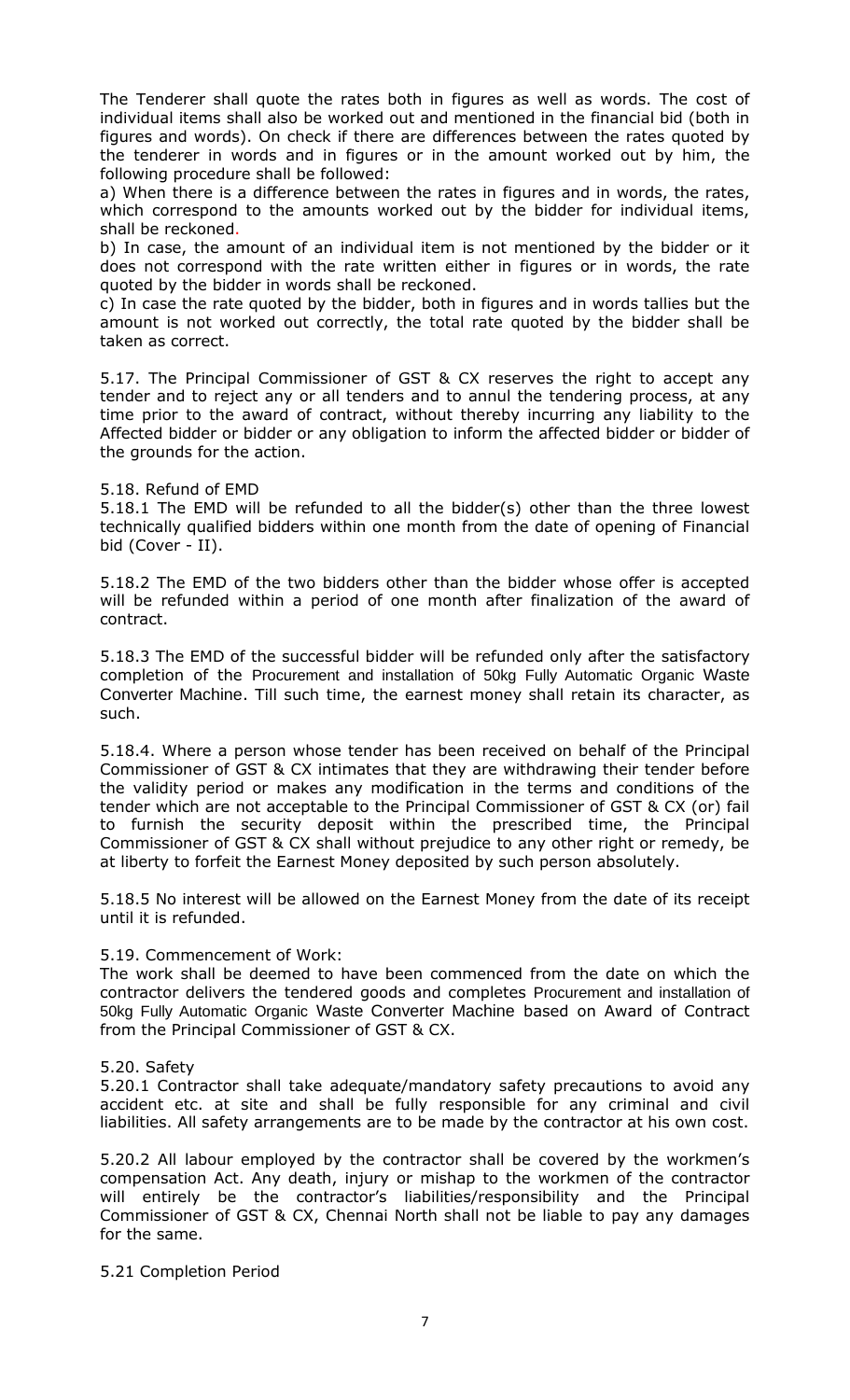5.21.1 The contract awarded shall be completed within a period of 30 days from the date of Award of Contract.

# 5.22. Contract Agreement

This tender with such modifications as agreed upon prior to the date of acceptance of tender together with the written acceptance shall form a binding contract between the buyer and the contractor.

## 5.23. Jurisdiction:

Any dispute arising out of this agreement or that which may arise in future, shall be resolved by taking recourse to mutual settlement, arbitration/conciliation clauses formulated by International Centre of Alternative Dispute Resolution (ICADR), failing which the dispute will be subject to Chennai jurisdiction only.

The jurisdiction of all suits/proceedings arising out of this contract, arbitration matters shall be the High Court of Judicature at Chennai.

#### **Section – II**

General description of Service and other conditions / Responsibilities of Contractor 6.0. *PAYMENT* 

6.1 Payment of bills will be made to the contractor on completion of the work satisfactorily. No Advance Payment will be made. The Principal Commissioner of GST & CX, would make the payment within 30 days of submission of bills with all the supporting documents and submission of necessary clarification, if there were any queries communicated by The Principal Commissioner of GST & CX, to the satisfaction of The Principal Commissioner of GST & CX. No Interest is payable by The Principal Commissioner of GST & CX in case of any unavoidable delay in settling the bills, though the department would Endeavour to settle within 30 days. No other claim on whatever account shall be entertained by The Principal Commissioner of GST & CX. TDS at the rates applicable shall be deducted U/S194 (c) of Income Tax Act 1961 on the whole amount.

## 6.2 Penalty:

6.2.1 In case the contractor fails to commence/execute the work as stipulated in the Award of Contract or unsatisfactory performance or does not meet the statutory requirements of the contract, The Principal Commissioner of GST & CX reserves the right to impose the penalty as detailed below:-

i) 2.5% of cost of order per completed week or part thereof, up to four weeks of delay.

ii) After four weeks delay, The Principal Commissioner of GST & CX reserves the right to cancel the contract and withhold the order and get this work carried out preferably from other contractor(s). The difference if any may be recovered from the defaulting contractor and also the defaulting contractor shall be black listed for a period of 4 years from participating in such type of tender and his earnest money/security deposit may also be forfeited, if so warranted.

6.2.2 That in the event of any loss, theft or robbery inside the office of The Principal Commissioner of GST & CX or damage occasioned to the Department, as a result of any lapse on the part of the contractor or its personnel deployed in the office of the Principal Commissioner of GST & CX, which would be established after an enquiry conducted by The Principal Commissioner of GST & CX, the said loss can be claimed from the contractor up to the value of the loss. The decision of The Principal Commissioner of GST & CX will be final and binding on the contractor.

 sd/- (RAJEEV KUMAR) ADDITIONAL COMMISSIONER CHENNAI NORTH COMMISSIONERATE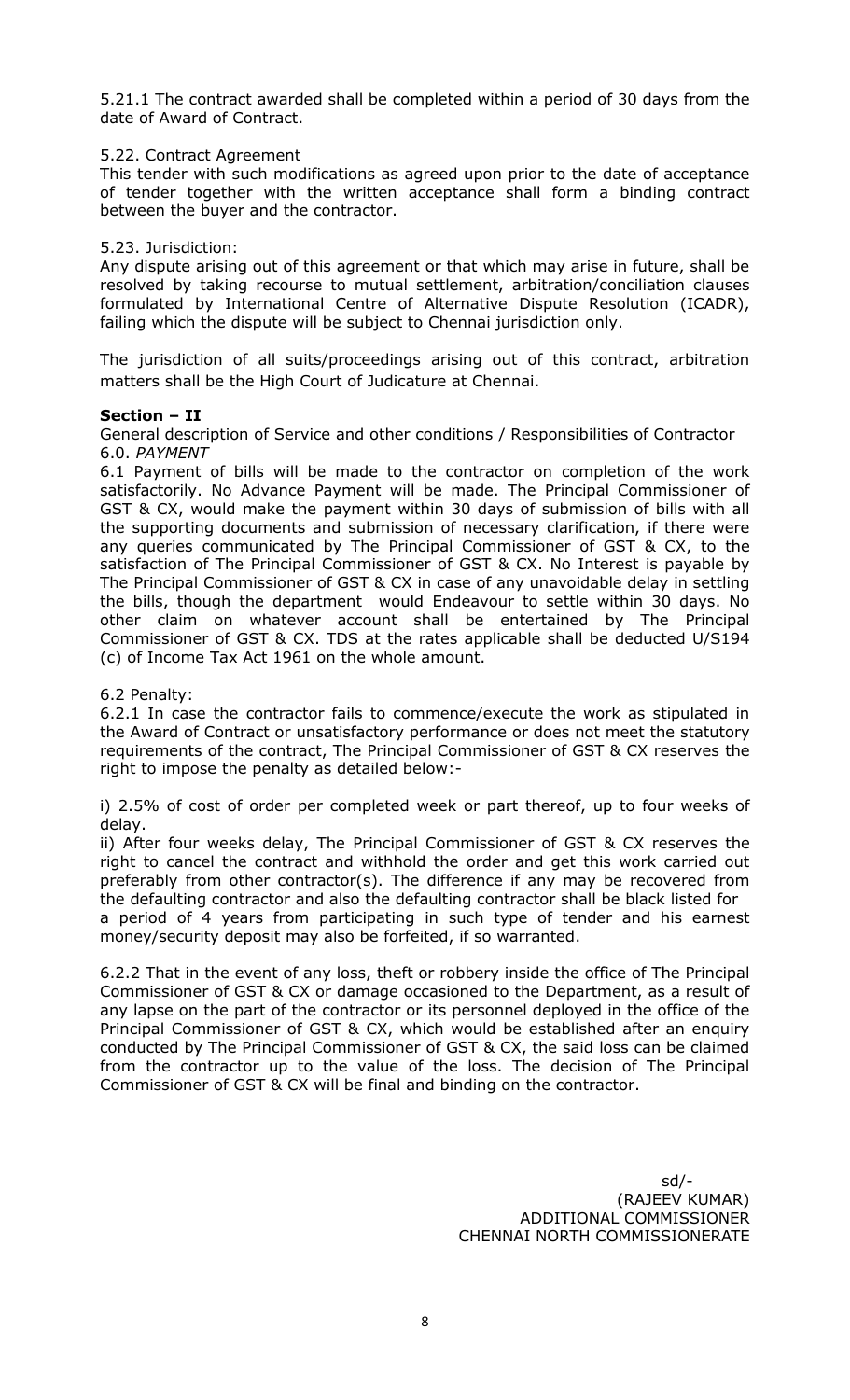#### **OFFER LETTER - Annexure II**

(On letter pad)

To The Principal Commissioner of GST & CX, Chennai North Commissionerate, 26/1 Mahatma Gandhi Road, Nungambakkam, Chennai – 600 034.

Sir,

# **Sub: "PROCUREMENT AND INSTALLATION OF 50 KG FULLY AUTOMATIC ORGANIC WASTE CONVERTER MACHINE " FORCHENNAI NORTH COMMISSIONERATE, CHENNAI**

 **…….**

With reference to your Tender Notice calling for offers for "Procurement and installation of 50kg Fully Automatic Organic Waste Converter Machine"at the office of the Principal Commissioner of GST & CX, 26/1 Mahatma Gandhi Road, Chennai 34, I/We hereby submit my/our offer as follows:-

a) Technical Bid: Annexures-I, II,III, IV, VI and Annexure- VIII along with EMD Of Rs.25,000/- by DD No. dt. On & other supporting documents Page No……to ……) (Cover - I)

b) Financial Bid: Annexure-V& VII (cover - II)

2. I hereby undertake to abide by various terms and conditions contained in the tender document.

3. I also certify that the details furnished in the bids, various enclosures and other documents are true and correct.

Date:  $\blacksquare$ 

Signature and stamp of the Owner/ bidder/ authorized Signatory with complete Name, Address, Contact No. (s), including Mobile No.(s).

**ANNEXURE – III**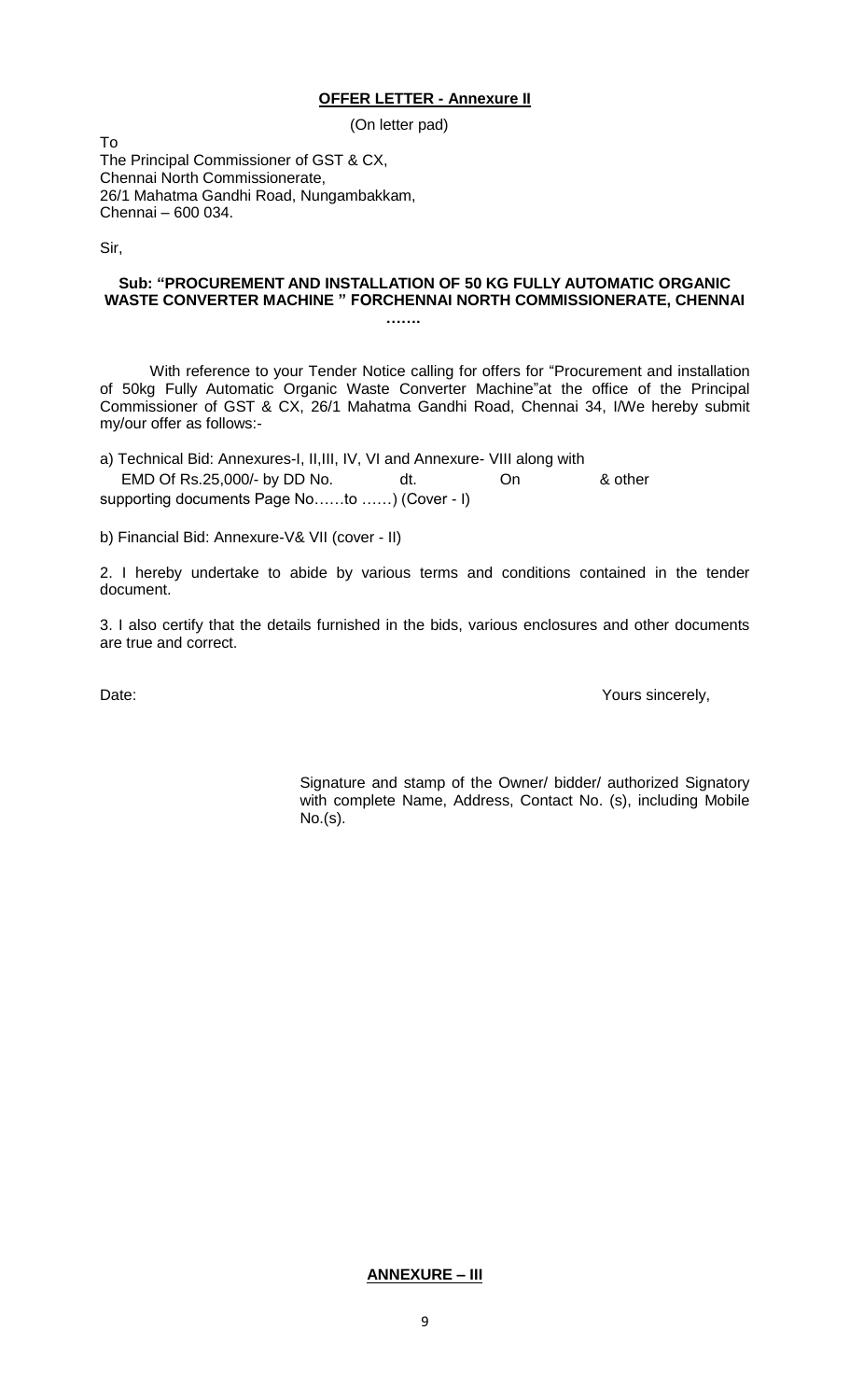# **TECHNICAL BID**

# TENDER FORM FOR "PROCUREMENT AND INSTALLATION OF 50 KG FULLY AUTOMATIC ORGANIC WASTE CONVERTER MACHINE "AT CHENNAI NORTH COMMISSIONERATE

| 1.   | Name of the Registered Firm/ Company                                                                                                                   |                |
|------|--------------------------------------------------------------------------------------------------------------------------------------------------------|----------------|
| 2.   | Address of the company (with Tel. No., Fax & E- :<br>mail)                                                                                             |                |
| 3.   | Status of Ownership (Proprietory / Partnership/<br>Company – upload proof)                                                                             |                |
| 4.   | Name & Address of the Partners/ Directors (with<br>Mobile No.)                                                                                         |                |
| 5.   | Contact Person (s) (with mobile number)                                                                                                                |                |
| 6.   | Date of establishment of the firm/company                                                                                                              | $\ddot{\cdot}$ |
| 7.   | Two (2) Work orders for supply of similar<br>equipment as in 4.1 (upload proof)                                                                        |                |
| 8(a) | PAN No. (upload copy) as in 4.4                                                                                                                        |                |
| (b)  | Copies of audited Balance sheet and P/L<br>account For the financial years :<br>2014-15:<br>2015-16:<br>2016-17:<br>(upload document copies) as in 4.4 |                |
| (c)  | Copies of Income Tax Returns filed for<br>The assessment years:<br>2015-16:<br>2016-17:<br>2017-18:<br>(upload document copies) as in 4.4              |                |
| 9.   | Average Annual Turnover for financial years<br>2014-15, 2015-16 & 2016-17:<br>certified by a Chartered Accountant (upload<br>copy) as in 4.2           |                |
| 10.  | GST Registration No. upload copy of<br>Registration certificate) as in 4.6                                                                             |                |
| 11.  | Authorization/Dealership certificate<br>(upload document copies as in 4.3)                                                                             |                |
| 12.  | Details of EMD as in 5.13.                                                                                                                             |                |
| 13   | Declaration as in 4.5                                                                                                                                  |                |
| 14   | Data Sheet with specifications as in 4.7                                                                                                               |                |

# **DECLARATION**

I/ we hereby certify that the information furnished above is full and correct to the best of my/ our knowledge. I/ we understand that in case any deviation is found in the above statement at any stage, the company/firm will be blacklisted and will not have any dealing with the Department in future.

Signature and stamp of the Owner/ bidder/ authorized Signatory with complete Name, Address, Contact No. (s), including Mobile No.(s).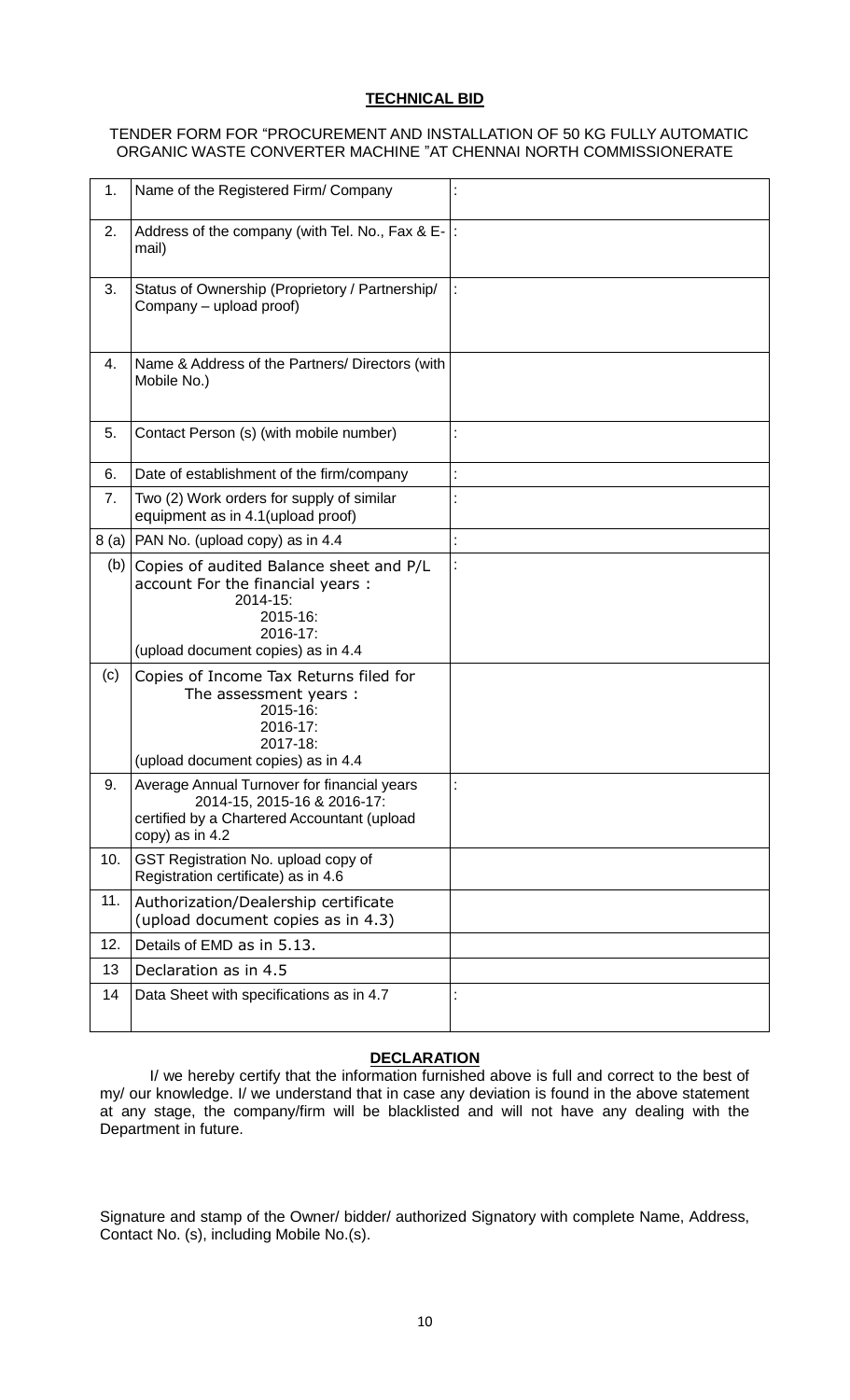# **Annexure-IV**

# **OFFICE OF THE PRINCIPAL COMMISSIONER OF GST & CX, CHENNAI**

# **BIDDER UNDERTAKING**

## 1.General Description

Tender for "Procurement and installation of 50kg Fully Automatic Organic waste converter machine"in the office of The Principal Commissioner of GST& CX at Chennai.

2. Earnest Money Rs 25,000/-

3. The contract awarded shall be completed within a period of 30 days from the date of Award of Contract.

4. Delay in commencement of Service and forfeiture of Earnest Money Deposit & Undertakings by the Bidder

a) Should this tender be accepted in whole or in Part, I / we here agree:

to terms and abide and fulfill all conditions annexed hereto and all the terms and provisions contained in notice inviting tenders so far as applicable and/or in default thereof to forfeit and to pay the Principal Commissioner of GST & CX or his successors in office, the sum of money mentioned in the conditions. A sum of Rs.25,000/- is hereby forwarded in Demand draft as Earnest Money. If I / we fail to commence the Service Specified in the above memorandum / we agree that the said the Principal Commissioner of GST & CX or his successors in office shall, without prejudice to the Principal Commissioner of GST & CX any other right or remedy, be at liberty to forfeit the said Earnest Money absolutely, otherwise the said Earnest Money shall be retained by him.

b) To execute all the Works referred to there in the tender documents upon the terms and conditions contained or referred to therein and carryout such deviations as may be ordered by the Principal Commissioner of GST & CX.

c) I/We hereby agree to abide by all terms and conditions laid down in tender Document.

d) This is to certify that I/We before signing this bid have read and fully understood all the terms and conditions and instructions contained therein and undertake myself/ourselves abide by the said terms and conditions.

> Signature and stamp of the Owner/ bidder/ authorized Signatory with complete Name, Address, Contact No. (s), including Mobile No.(s).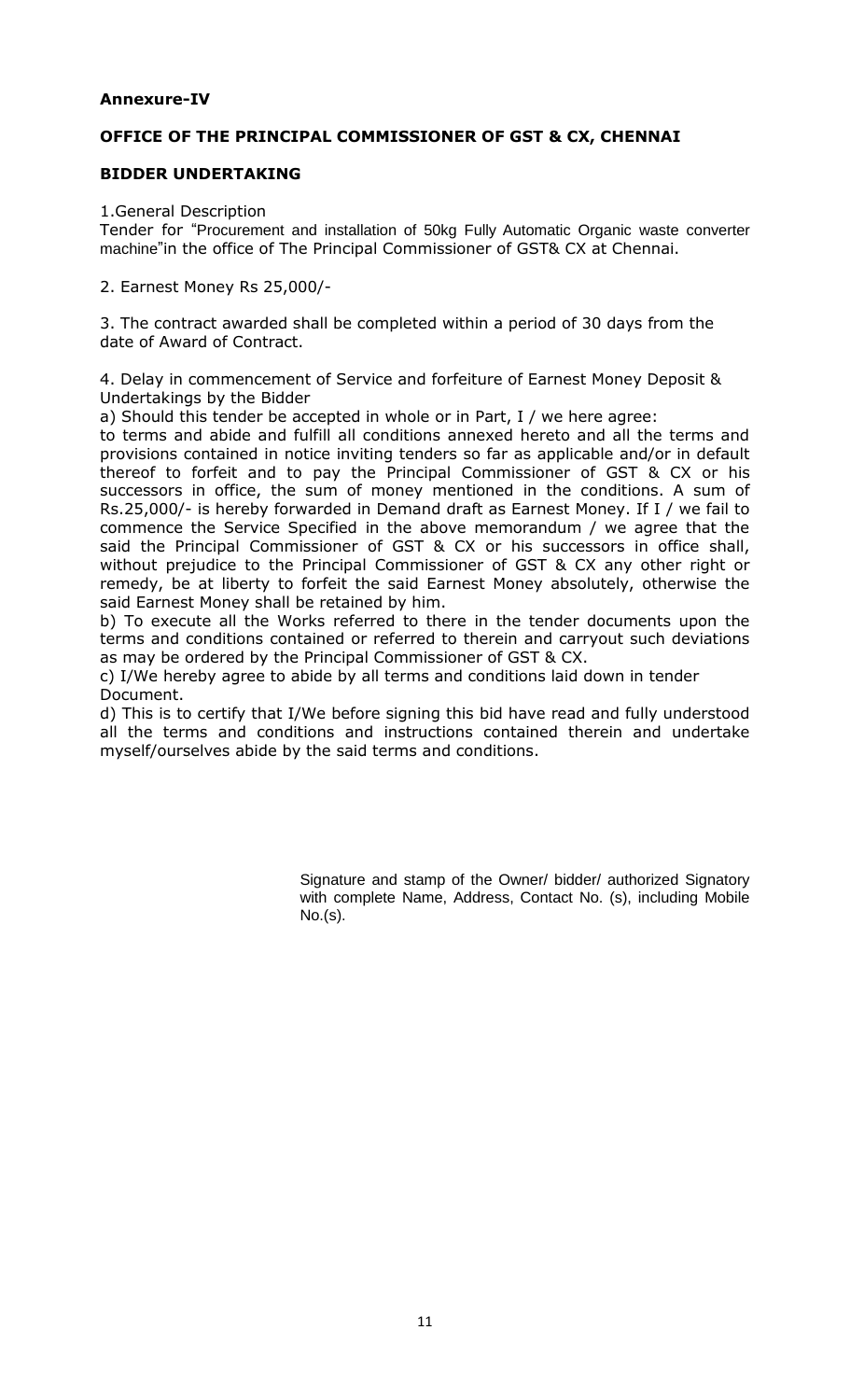## **ANNEXURE – V FINANCIAL BID**

## **TENDER FOR "PROCUREMENT AND INSTALLATION OF 50 KG FULLY AUTOMATIC ORGANIC WASTE CONVERTER MACHINE" CHENNAI NORTH COMMISSIONERATE**

1. Name of the Registered Firm/ Company :

2. Address (with Tel. No. & Fax No.) :

3. PAN No. :

4. Name & Address of the proprietor, Partners/ Directors (with Mobile Number) :

| S <sub>No</sub> | <b>DESCRIPTION &amp; Specifications</b>                                                                                           | QTY    | RATE *       | <b>AMOUNT *</b> | <b>AMOUNT (In</b> |
|-----------------|-----------------------------------------------------------------------------------------------------------------------------------|--------|--------------|-----------------|-------------------|
|                 |                                                                                                                                   | (1)    | (In Rs.) (2) | (In Rs.)        | words)            |
|                 |                                                                                                                                   |        |              | $(3)=(1)X(2)$   | (4)               |
|                 |                                                                                                                                   |        |              |                 |                   |
| 1               | Organic Waste Converter Machine, Fully Automatic, 50kg.<br>Description of the product                                             | 1 No.s |              |                 |                   |
|                 | Stainless Steel & Fully Automatic operation<br>$\bullet$                                                                          |        |              |                 |                   |
|                 | Processes Organic Waste to Compostable matter in just 24-48<br>$\bullet$<br><b>HOURS</b>                                          |        |              |                 |                   |
|                 | HMI (Human Machine Interface) touch screen panel for easy<br>$\bullet$<br>operation                                               |        |              |                 |                   |
|                 | dimensions: 3.5x3.0x3ft<br>$\bullet$                                                                                              |        |              |                 |                   |
|                 | Noiseless, odorless, maintenance free, No harmful gases, No<br>$\bullet$<br>pathogens.                                            |        |              |                 |                   |
|                 | 50kg of waste disposal.<br>$\bullet$                                                                                              |        |              |                 |                   |
|                 | Processes all kinds of organic waste into pre-compost with a<br>$\bullet$<br>volume reduction upto 80% -90% within 24 - 48 hours. |        |              |                 |                   |
|                 | <b>Technical specifications</b>                                                                                                   |        |              |                 |                   |
|                 | Blower: 0.37HP Motor,<br>$\bullet$                                                                                                |        |              |                 |                   |
|                 | Piping: Standard Piping System<br>$\bullet$                                                                                       |        |              |                 |                   |
|                 | Electrical Panel: A Three phase switch, powerrating of about 5<br>$\bullet$<br>KW.                                                |        |              |                 |                   |
|                 | Personal Protective Equipments : Gloves, face mask<br>$\bullet$                                                                   |        |              |                 |                   |
|                 | Heating Capacity: 2KW to 2.5KW Heating via Radiant Heating / oil<br>$\bullet$<br>based heating                                    |        |              |                 |                   |
|                 | Electrical System: Touch Screen pane of 4.3"<br>٠                                                                                 |        |              |                 |                   |
|                 | Process Complete Indication: Tower Lamp with annucination<br>$\bullet$                                                            |        |              |                 |                   |
|                 | Mobility: Wheels should be Available<br>$\bullet$                                                                                 |        |              |                 |                   |
| $\overline{2}$  | <b>TOTAL</b>                                                                                                                      |        |              |                 |                   |
|                 |                                                                                                                                   |        |              |                 |                   |

(Rupees **NOTE:-**. \*Rate **quoted is inclusive of GST.** Date:

Signature and stamp of the Owner/ bidder/ authorized Signatory with complete Name, Address, Contact No.(s), Including Mobile No.(s). (also Indicate the category in which signing, whether on his own behalf of as Power of Attorney/Authorised signatory of the owner)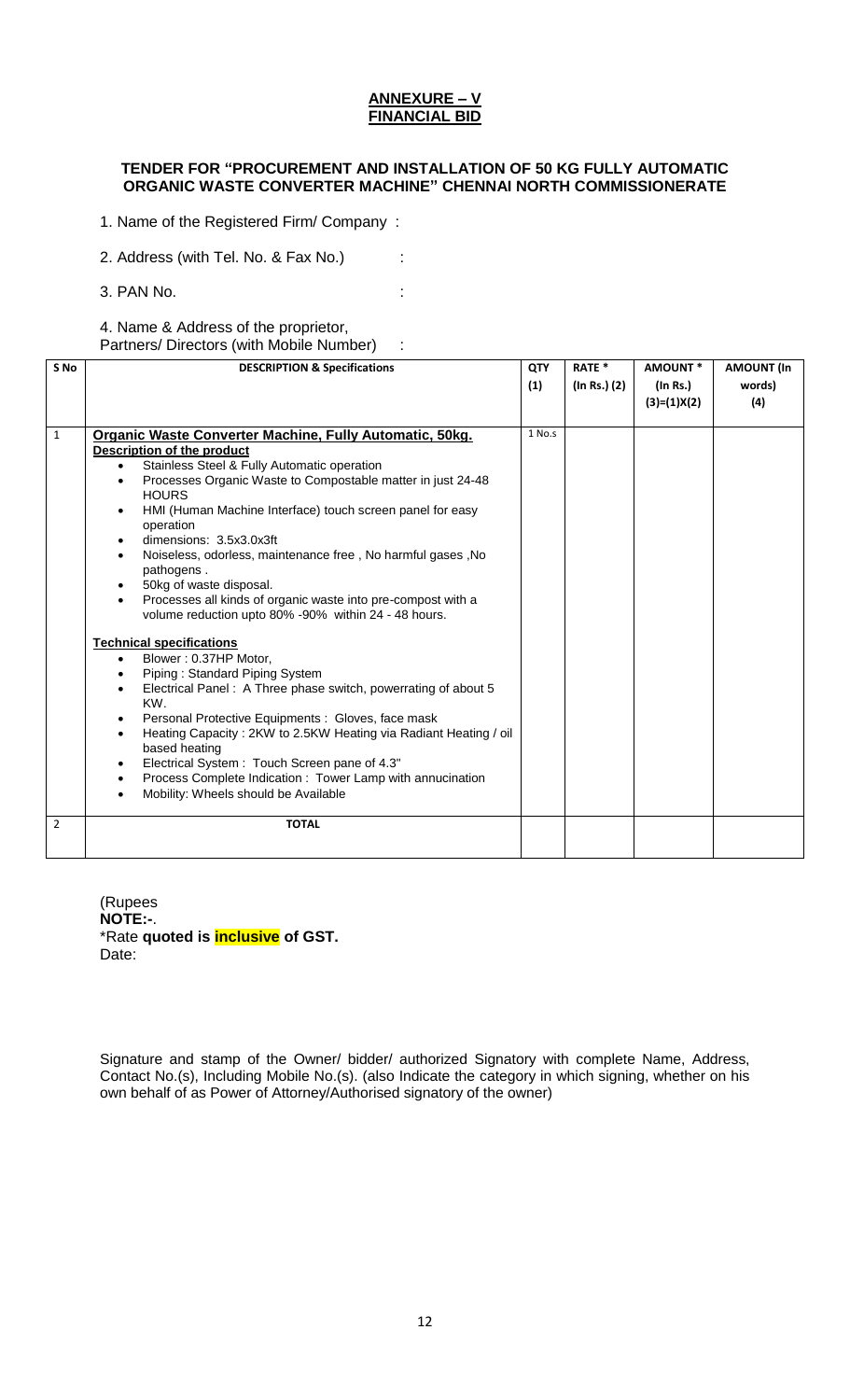# **ANNEXURE-VII**

# **PRICE/ FINANCIAL BID DOCUMENT**

\_\_\_\_\_\_\_\_\_\_\_\_\_\_\_\_\_\_\_\_\_\_

- (a) Price bid undertaking
- (b) Schedule of price bid in the form of BOQ.xls

# **PRICE BID UNDERTAKING**

From: (Full name and address of the Bidder)\_\_\_\_\_\_\_\_\_\_\_\_\_\_\_\_\_\_\_\_\_\_

To,

The Principal Commissioner,

GST & Central Excise,

Chennai North Commissionerate,

Chennai.

Dear Sir/Madam,

I submit the Price Bid for\_\_\_\_\_\_\_\_\_\_\_\_\_\_\_\_\_\_\_\_\_\_\_\_\_\_\_\_\_\_\_\_\_\_\_\_\_\_\_\_\_\_ and related activities as envisaged in the Bid document.

2. I have thoroughly examined and understood all the terms and conditions as contained in the Bid document, and agree to abide by them.

3. I offer to work at the rates as indicated in the price Bid, inclusive of all applicable taxes including GST.

Yours faithfully

Signature of Authorized Representative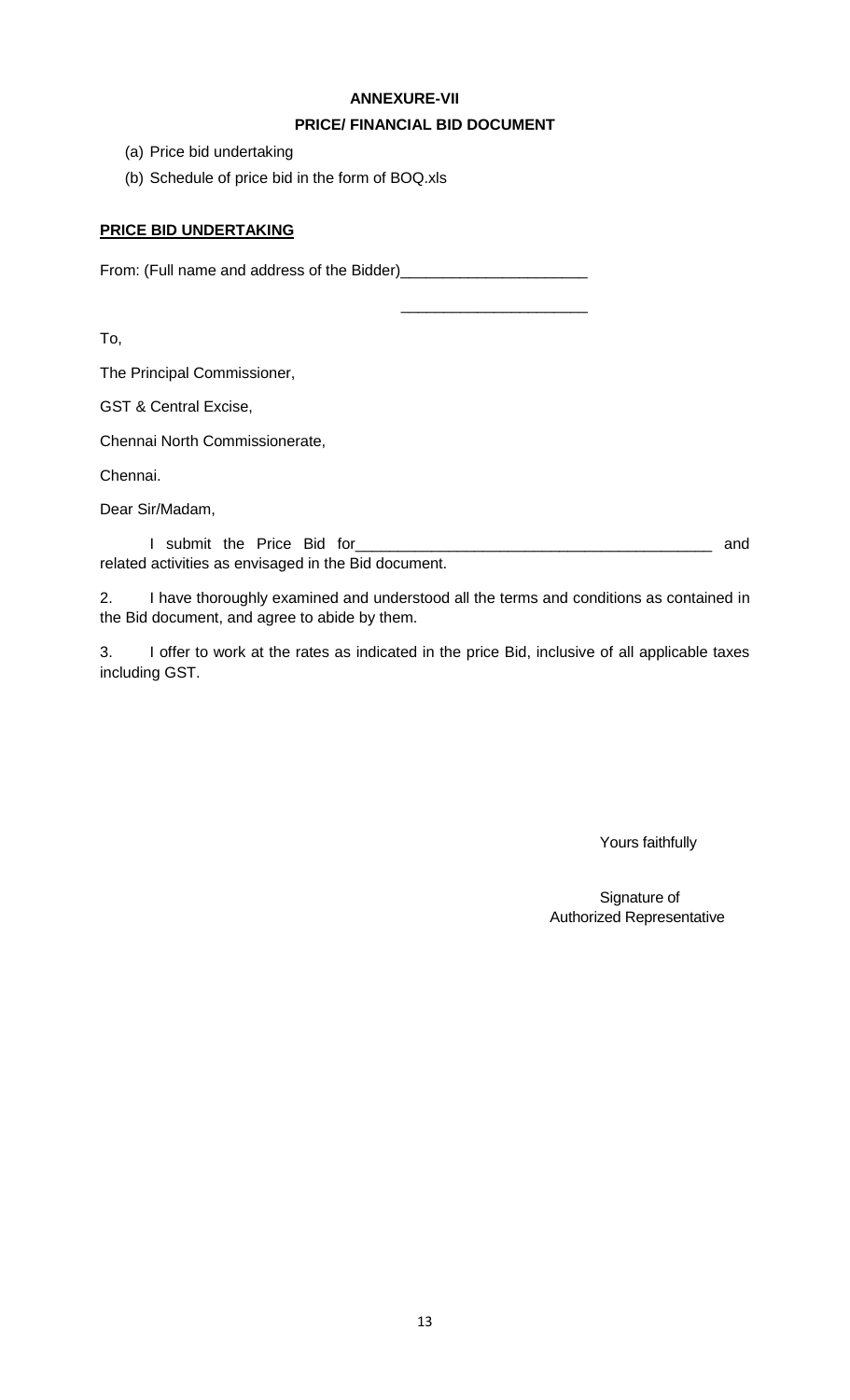# **ANNEXURE -VIII UNDERTAKING BY THE BIDDER**

I/We undertake that my/our firm M/s ………………………………………………………………………… has not been **blacklisted** by any Govt. Department/Public Sector Undertaking/Autonomous Body.

2. I ………………………………………………………………………………. Son/Daughter/Wife of Shri……………………………………………………………. Proprietor/Partner/Director/Authorized signatory of M/s ………………………………………………………. am competent to sign this declaration and execute this tender document.

3. I have carefully read and understood all the term and conditions of the tender and undertake to abide by them.

4. The information / documents furnished alongwith the above application are true and correct to the best of my knowledge and belief. I/ We, am/are well aware of the fact that furnishing of any false information / fabricated document would lead to rejection of my tender at any stage besides liabilities towards prosecution under appropriate law.

5. I/We understand that in case any deviation is found in the above statement at any stage, my/our concern/firm/co. shall be blacklisted and shall not have any dealing with the Department in future.

Date: Date: Signature of the authorized Signatory of the firm/ Place: Company/Organization Office Stamp/Seal: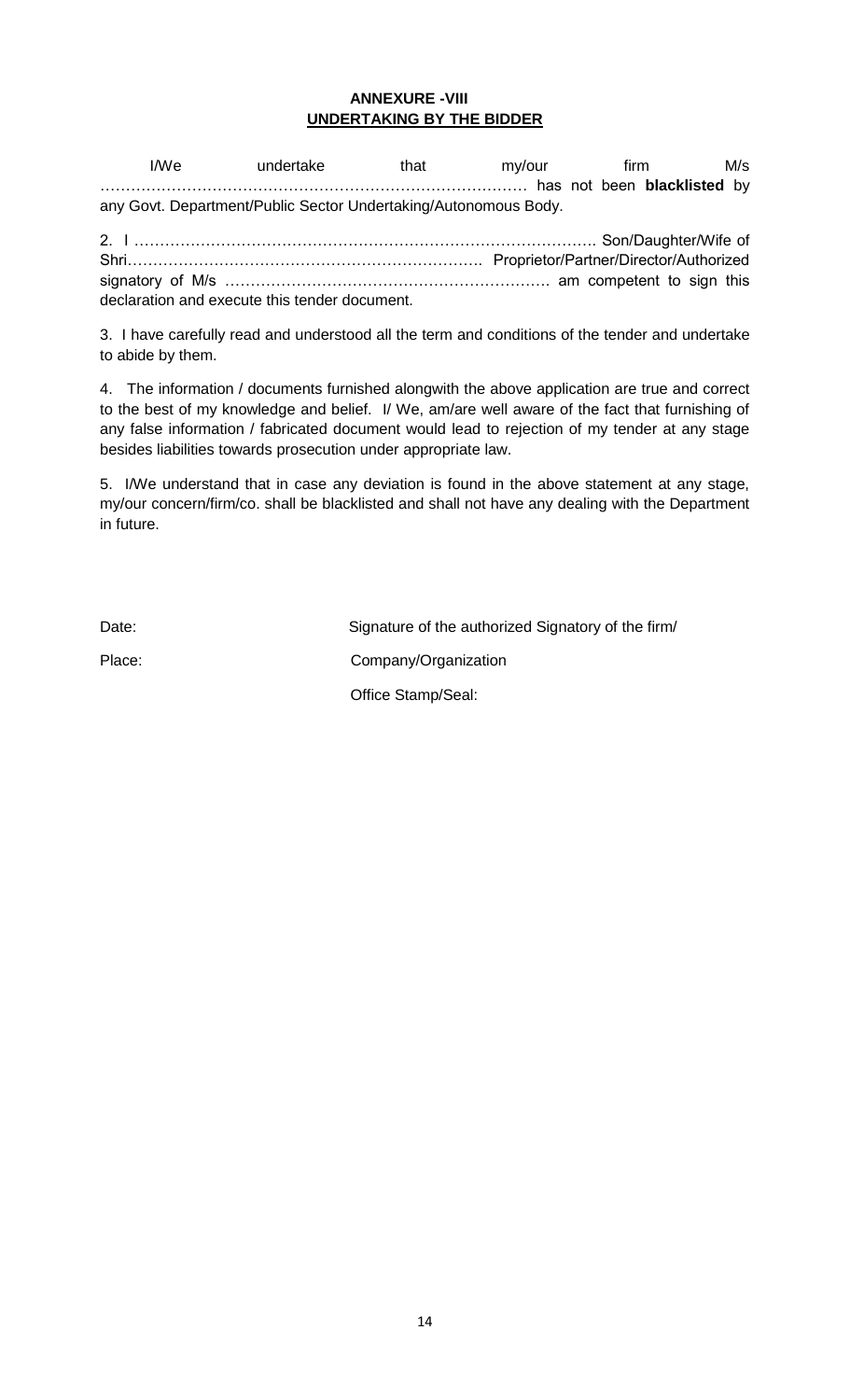#### **Annexure-VI**

#### **Instructions for Online Bid Submission:**

The bidders are required to submit soft copies of their bids electronically on the CPP Portal, using valid Digital Signature Certificates. The instructions given below are meant to assist the bidders in registering on the CPP Portal, prepare their bids in accordance with the requirements and submitting their bids online on the CPP Portal.

More information useful for submitting online bids on the CPP Portal may be obtained at: <https://eprocure.gov.in/eprocure/app>**.**

#### **REGISTRATION**

- 1) Bidders are required to enroll on the e-Procurement module of the Central Public Procurement Portal (URL: [https://eprocure.gov.in/eprocure/app\)](https://eprocure.gov.in/eprocure/app) by clicking on the link "**Online bidder Enrollment**" on the CPP Portal which is free of charge.
- 2) As part of the enrolment process, the bidders will be required to choose a unique username and assign a password for their accounts.
- 3) Bidders are advised to register their valid email address and mobile numbers as part of the registration process. These would be used for any communication from the CPP Portal.
- 4) Upon enrolment, the bidders will be required to register their valid Digital Signature Certificate (Class II or Class III Certificates with signing key usage) issued by any Certifying Authority recognized by CCA India (e.g. Sify / nCode / eMudhra etc.), with their profile.
- 5) Only one valid DSC should be registered by a bidder. Please note that the bidders are responsible to ensure that they do not lend their DSC"s to others which may lead to misuse.
- 6) Bidder then logs in to the site through the secured log-in by entering their user ID / password and the password of the DSC / e-Token.

#### **SEARCHING FOR TENDER DOCUMENTS**

- 1) There are various search options built in the CPP Portal, to facilitate bidders to search active tenders by several parameters. These parameters could include Tender ID, Organization Name, Location, Date, Value, etc. There is also an option of advanced search for tenders, wherein the bidders may combine a number of search parameters such as Organization Name, Form of Contract, Location, Date, Other keywords etc. to search for a tender published on the CPP Portal.
- 2) Once the bidders have selected the tenders they are interested in, they may download the required documents / tender schedules. These tenders can be moved to the respective "My Tenders" folder. This would enable the CPP Portal to intimate the bidders through SMS / e-mail in case there is any corrigendum issued to the tender document.
- 3) The bidder should make a note of the unique Tender ID assigned to each tender, in case they want to obtain any clarification / help from the Helpdesk.

#### **PREPARATION OF BIDS**

- 1) Bidder should take into account any corrigendum published on the tender document before submitting their bids.
- 2) Please go through the tender advertisement and the tender document carefully to understand the documents required to be submitted as part of the bid. Please note the number of covers in which the bid documents have to be submitted, the number of documents - including the names and content of each of the document that need to be submitted. Any deviations from these may lead to rejection of the bid.
- 3) Bidder, in advance, should get ready the bid documents to be submitted as indicated in the tender document / schedule and generally, they can be in PDF / XLS / RAR / DWF/JPG formats. Bid documents may be scanned with 100 dpi with black and white option which helps in reducing size of the scanned document.
- 4) To avoid the time and effort required in uploading the same set of standard documents which are required to be submitted as a part of every bid, a provision of uploading such standard documents (e.g. PAN card copy, annual reports, auditor certificates etc.) has been provided to the bidders. Bidders can use "My Space" or "Other Important Documents" area available to them to upload such documents. These documents may be directly submitted from the "My